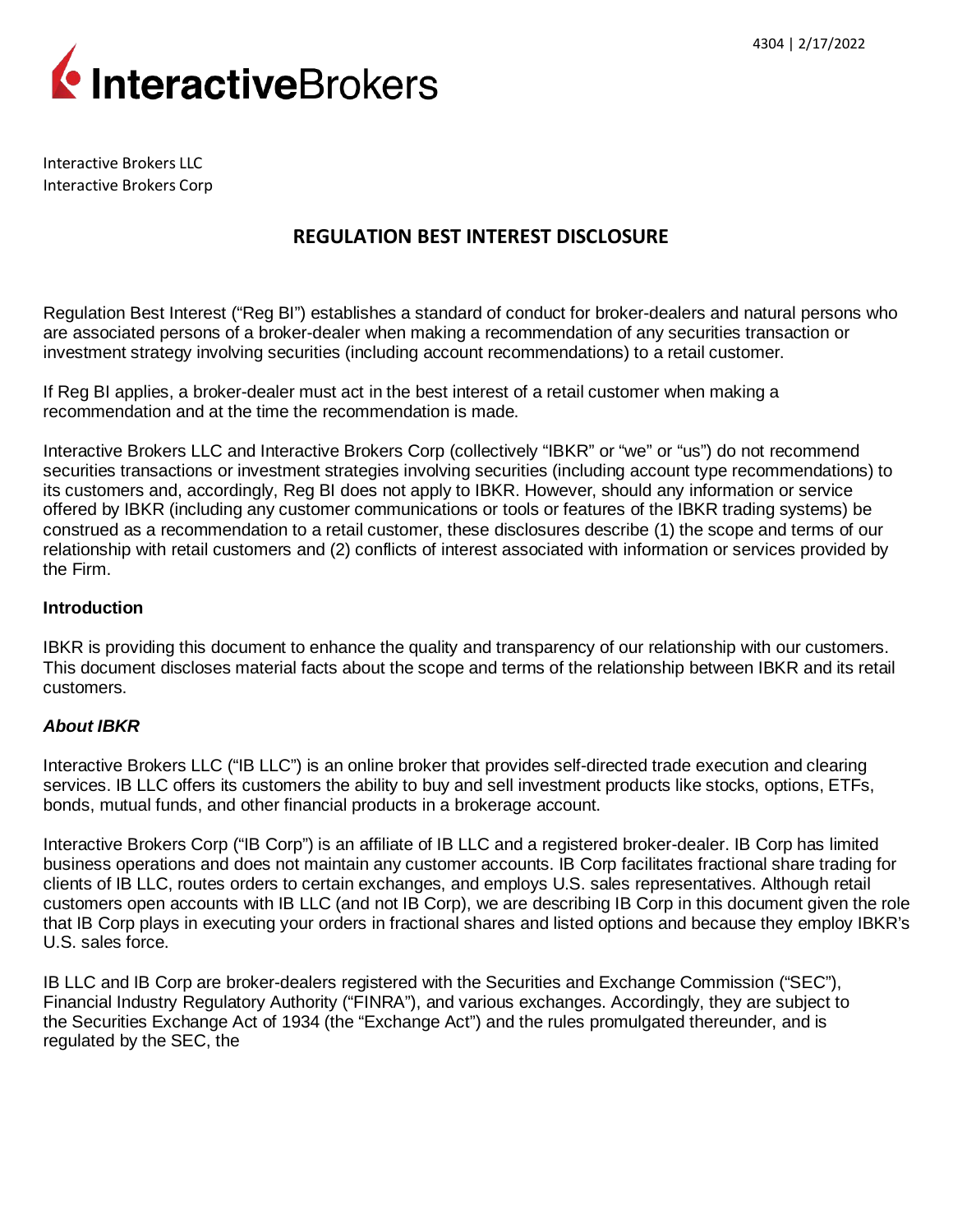Financial Industry Regulatory Authority ("FINRA") and other self-regulatory organizations and exchanges of which the firm is a member.

#### **Disclosure Obligation**

This section contains the material facts about the scope and terms of IBKR's relationship with retail customers. This includes a disclosure regarding: (1) the capacity in which IBKR and/or its representatives act; (2) the material fees and costs the customer may incur; and (3) the type and scope of the services to be provided, including any material limitations on recommendations that could be made to the retail customer if IBKR were deemed to have made a recommendation.

This section also contains disclosures regarding material facts relating to conflicts of interest if IBKR were deemed to have made a recommendation.

### *Material facts relating to the scope and terms of our relationship with retail customers.*

## *(1) Capacity.*

IBKR acts as a broker-dealer with respect to any recommendations and executions of your trades and may execute trades on an agency or riskless principal basis. IB Corp. may also trade on a principal basis for the limited purposes of facilitating fractional trading by its clients. We are not an investment advisor.

#### *(2) Material Fees and Costs That Apply to Your Transactions, Holdings, and Accounts*.

The principal fees and costs that a customer may incur in exchange for our brokerage services are: (i) Commissions; (ii) Exchange, Regulatory, and Clearing Fees; (iii) Subscription Service Fees; (iv) Interest and Financing Costs; (v) Payments for Thirdparty Services; and (vi) Other Fees and Costs. IB LLC does not currently charge clients minimum activity fees or require minimum equity to open an account, although there are minimum equity requirements for certain trading strategies (e.g., trading on margin and uncovered options) as noted below in Section 3. As previously noted, IB Corp does not have customer accounts.

Fees and costs will vary depending on the products the customer elects to trade, the customer's volume of trading, and the services and pricing plan the customer selects. Customers will pay fees and costs whether they make or lose money on their investments, and this will reduce any profits from investments over time.

We do not compensate employees based on the number of trades a client places or the amount of fees a customer pays.

Here is an overview of our fees and costs:

(i) Commissions: Commissions are transaction-based fees charged by brokers. IB LLC offers tiered, fixed and zero-commission pricing plans. Commissions charged will vary depending on the pricing plan that a client selects and the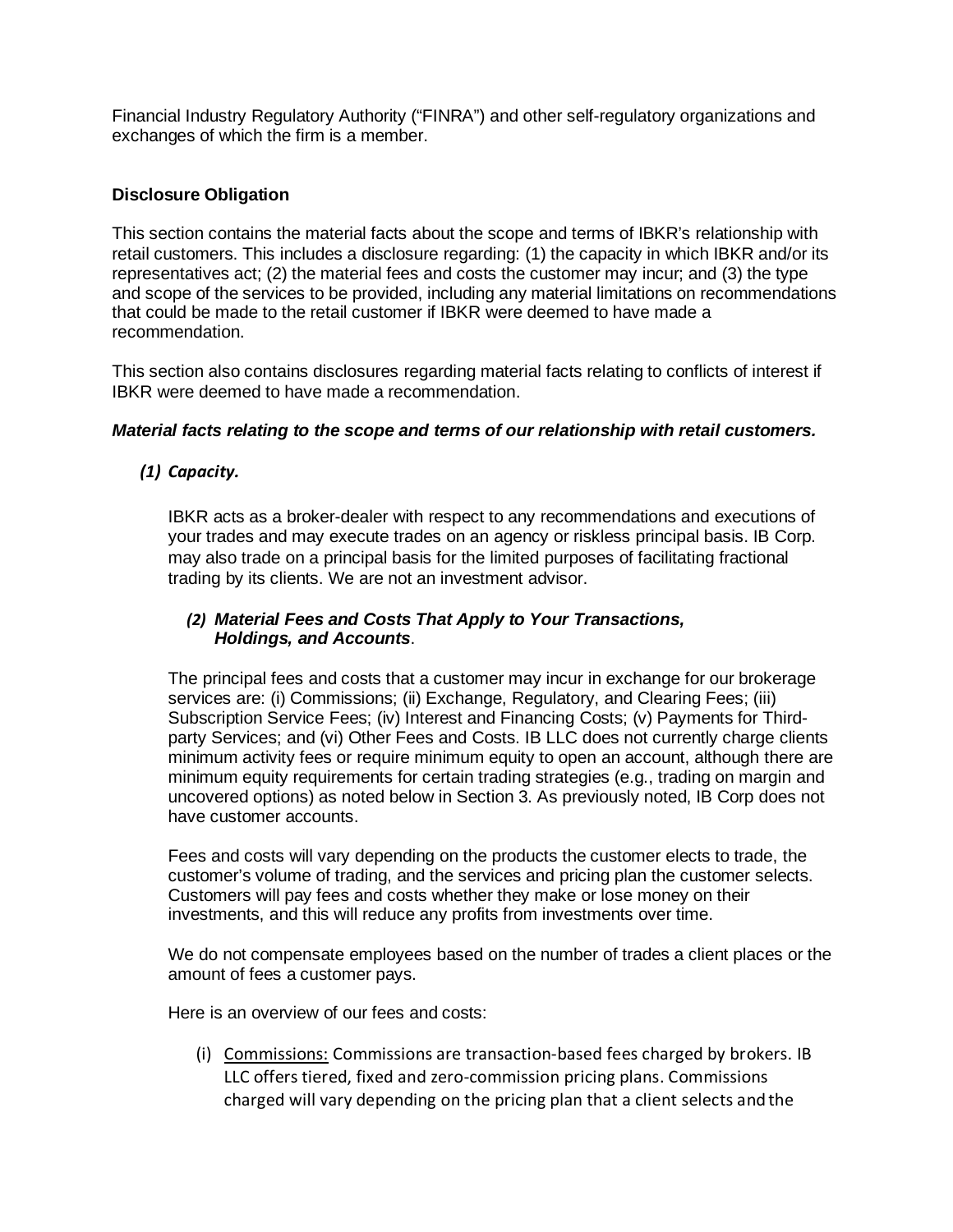product(s) a client trades. Please see [www.ibkr.com/commissions](http://#) for additional details.

- (ii) Exchange, Regulatory, and Clearing Fees: Exchanges, regulators and clearing houses may charge IBKR fees when IBKR executes orders for you. These fees may be charged to a customer's account in addition to commissions depending on the commission structure that the customer selects and the products the customer trades. Exchange, Regulatory, and Clearing fees charged to the customer may be greater than the corresponding fees paid by IBKR (e.g.,IBKR may receive aggregate volume discounts that are not passed on to the customer). Please see [www.ibkr.com/commissions](http://#) for additional details.
- (iii) Subscription Service Fees: IBKR offers access to third-party research, real-time streaming market data, and other subscription services. If a customer elects to subscribe to any of these services, they may be charged to cover the cost. Please see [www.ibkr.com/researchandnews](http://#) and [www.ibkr.com/marketdata](http://#) for additional details.
- (iv) Interest and Financing Costs: IB LLC may offer eligible customers financing, including allowing them to borrow on margin or to borrow stock for purposes of short selling. These services have corresponding costs, which are charged to the customer's account in the form of margin loan interest and stock borrow fees. Please see [www.ibkr.com/interest](http://#) for additional details.
- (v) Other Fees and Costs: IB LLC offers products and services in addition toonline trading. Such products and services include, but are not limited to, processing corporate actions and dividends, cash movements, and securities transfers. These services may be offered at additional cost. Please se[e](http://#) [www.ibkr.com/otherfees](http://#) for additional details.

While the above list includes some of the more common fees and costs that clients may encounter, it is not exhaustive. For complete details of services provided by IBKR and corresponding fees and costs, please visit [www.ibkr.com.](http://#) Commissions and other fees are based on the trading customers conduct and the services that customers choose. Information regarding specific commissions and fees is available at [www.ibkr.com/commissions](http://#) an[d www.ibkr.com/otherfees.](http://#)

Separately, additional fees may apply for certain products. For example, if you purchase mutual funds, there may be a management fee that is charged by the fund manager and subtracted from the amount of your fund investment. The specific fees for these products vary by product and are described more fully on our website at [www.ibkr.com/products.](http://#)

#### *(3) Type and Scope of the Services to be Provided.*

IB LLC is an online broker that provides self-directed trade execution and clearing services. IB LLC offers eligible customers the ability to buy and sell investment products like stocks, ETFs, options, bonds, mutual funds, and other financial products in a brokerage account.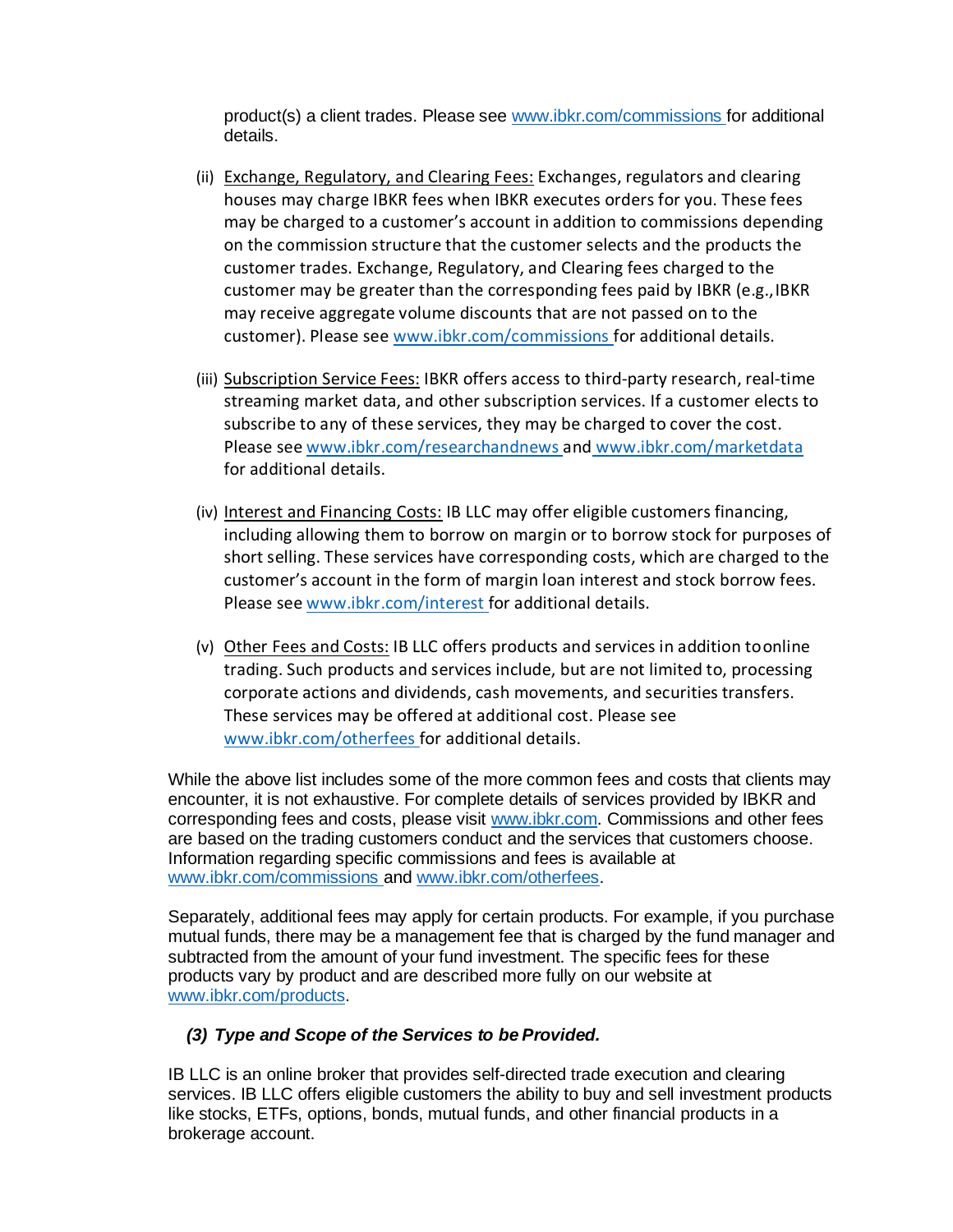Neither IB LLC nor IB Corp employs human "brokers" to manage customer accounts or make recommendations as to whether a customer should buy, sell or hold investment products. We do not monitor the performance of customer accounts for purposes of recommending changes in your investments. or providing recommendations or advice to you. We do monitor customer accounts for our purposes, such as compliance with applicable regulations and to ensure that the customer account does not present undue risk to IBKR. We do provide tools to assist customers with monitoring their portfolio holdings and risk, or for informational or educational purposes.

We do not provide investment advice or make recommendations to retail customers or retail investors on account types or pricing plans. All of our employees are prohibited from providing such recommendations or advice.

We deliver electronic confirmations of each trade executed in customers' accounts. Customers have access to electronic account statements that are posted daily, monthly, quarterly and annually.

We do not have discretionary trading authority over customer accounts other than accepting unsolicited not-held orders (which give us price and time discretion). We do not offer proprietary products. There are no account minimums or other requirements to open or maintain a brokerage account with us. Certain products and services may have minimum equity or other eligibility requirements (e.g., clients must have \$2,000 in equity to open a new uncovered options position, clients must meet the Reg T minimums to trade using Reg T margin and clients must meet heightened experience and financial criteria to trade options or other riskier products).

For more details on services offered by IBKR, please see [www.ibkr.com/products](http://#) or contact IBKR [here.](http://#)

#### *Limitations regarding ESG material, our approach, and related risks.*

In the course of providing educational and informational material, IBKR may identify and describe specific securities - for example, IBKR may describe a security's performance on certain environmental, social and governance ("ESG") criteria selected by a customer using IBKR's IMPACT app. These educational and informational materials do not constitute recommendations. If, however, any such communication were construed to be a recommendation, IBKR reasonably believes any security for which it has provided ESG information is suitable for at least some investors because IBKR provides this information only for products that are available for purchase to customers with our most conservative investment objective of Preservation of Capital. This investment objective limits clients to trading stocks, bonds, warrants or mutual funds in cash accounts, although ESG information is further limited to single name listed securities. Further, IBKR reasonably believes that if a customer were to effect a transaction based on the ESG performance information that IBKR provides about a security, such transaction would be suitable for that customer because each IBKR customer indicates that to the extent their ESG criteria selections are inconsistent with other investment objectives or considerations, the customer intends for IBKR to provide information based on the customer's ESG criteria selection.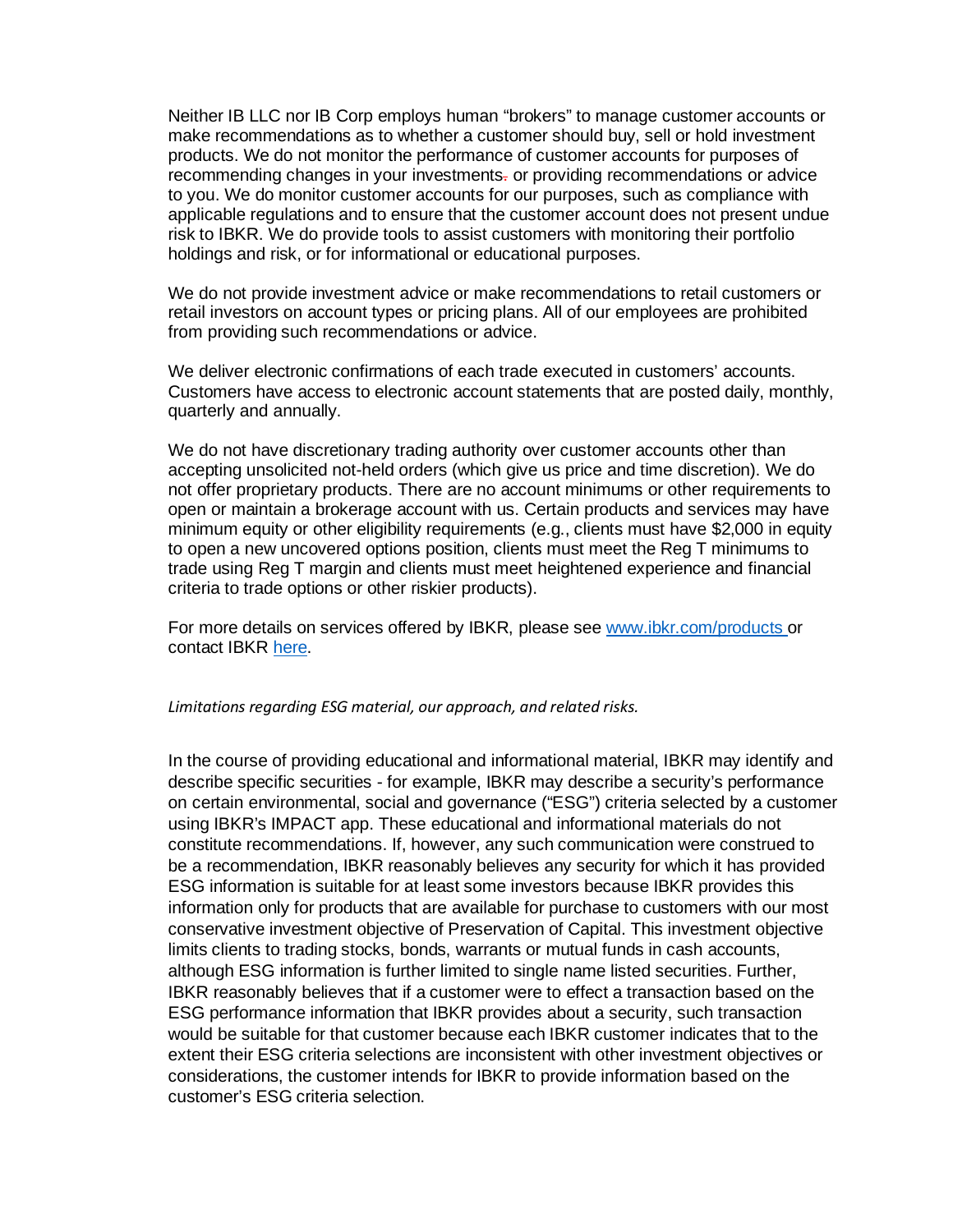When IBKR provides informational material about a specific security, it does not take into account the potential financial effects of trading in the security. Trading in any security could lead to financial losses in a customer's portfolio and a decision to invest based on educational information could result in a customer's portfolio underperforming a different portfolio or the market as a whole. Replacing securities in a customer's portfolio with securities for which IBKR has provided educational information may result in immediate or future financial losses.

#### *(4) Material Facts Relating to Conflicts of Interest Associated with a Recommendation.*

As stated above, IBKR does not provide recommendations to its clients. We provide certain educational and informational material about specific securities. When we provide educational material about a specific security, it does not have any financial interest in that security resulting from any market making, underwriting, or proprietary trading activity because we do not offer proprietary investment products, engage in market making or underwriting activities, or maintain proprietary positions for the purpose of the firm's own investment. (As stated above, we may from time to time principally own some positions acquired for the purpose of facilitating fractional trading by its clients.)

However, should any service offered by us (including any customer communications or tools or features of our trading systems) be construed as a recommendation, we want our customers to be aware of the ways we make money and the potential for those arrangements to create conflicts of interest related to their brokerage accounts.

As discussed above in Section 2, we are compensated in a variety of ways, including charging commissions and/or receiving payment for order flow on its customer's selfdirected trading, as well as charging interest on financing, receiving interest on uninvested cash in customer accounts, and charging subscription fees for optional services that a customer decides to engage in.

The following disclosures are intended to explain the potential conflicts of interest that IBKR may have with its customers:

- (i) Commissions. For certain financial transactions and depending on the commission plan chose by the customer, we receive a commission when we execute transactions that result in the purchase or sale of a security. Therefore, if we receive a commission under your plan, the more you trade with us, the more money IBKR receives. A commission is typically paid at the time of the transaction and can reduce the amount available to invest or can be charged directly against an investment. Commissions may differ based on the trading volume of the client. For more information about our commissions, please visi[t](http://#) [http://www.ibkr.com/commissions.](http://#)
- (ii) Margin Interest. We charge interest on financing. Therefore, the larger the debit balance within a brokerage account the more interest that IBKR will earn. Current margin rates may be viewed at [www.ibkr.com/margin.](http://#) Please review the [Disclosure of Risks of Margin Trading](http://#) for more information.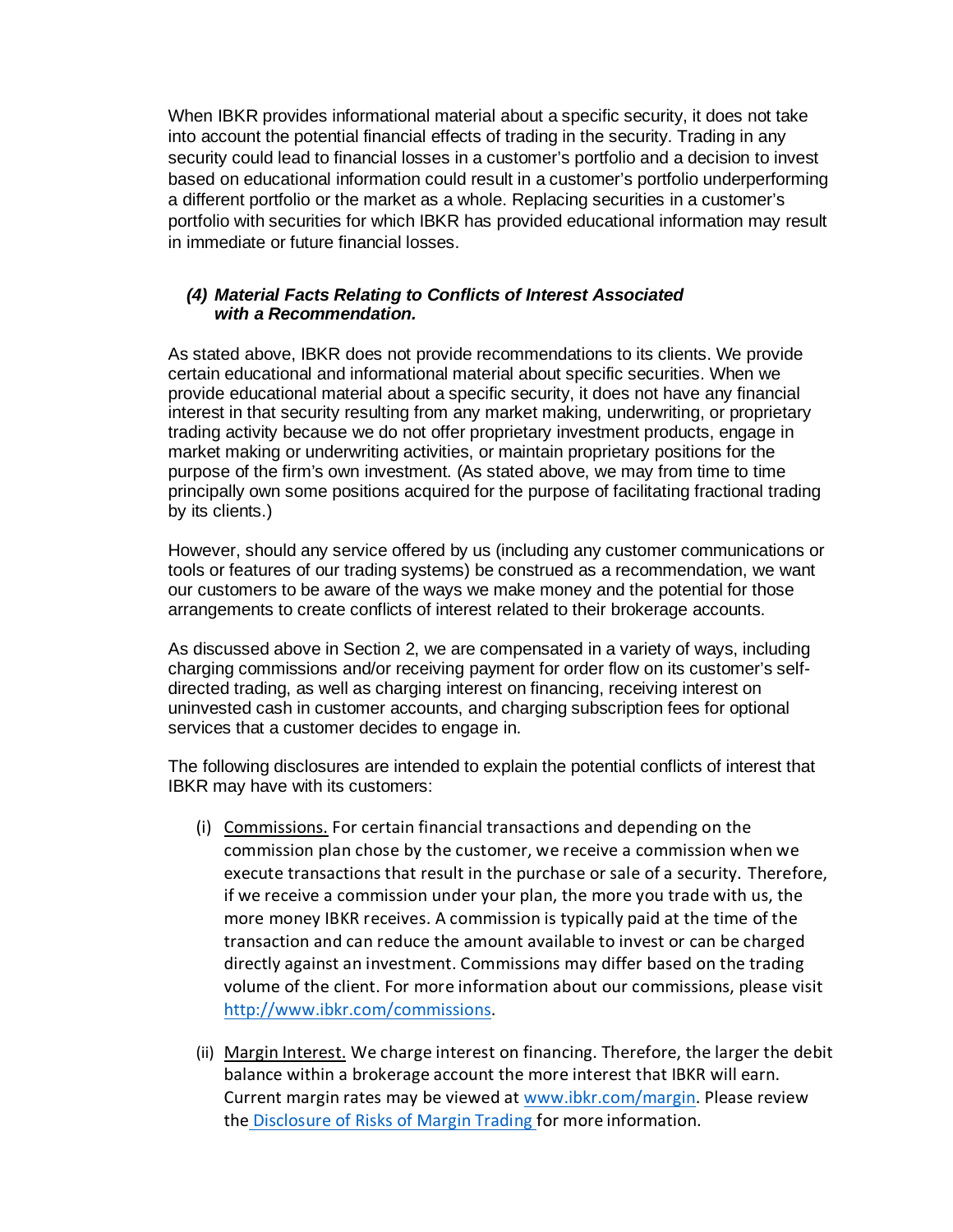- (iii) Third-Party Payments. For certain investment products, we receive compensation from third-parties when a customer purchases and/or holds the product. For example, certain mutual funds available on the IBKR platform pay what are called 12b-1 fees. These 12b-1 fees are an expense of the fund, borne by the fund's investors. We may receive 12b-1 fee compensation for certain fund transactions and not others, depending on the type of account and share class purchases by a client. Therefore, the more you trade these products, the more money we make. These 12b-1 fees are reflected in the respective fund's expense ratio and disclosed in the fund's prospectus.
- (iv) Principal Trading. IBKR does not conduct a proprietary trading business; however, IBKR does engage in a limited amount of principal trading to facilitate customer activity (such as customer fractional share trading by IB Corp).
- (v) Payment for Order Flow. We receive payment for order flow ("PFOF") from certain exchanges, market makers, and other third parties through whom we execute client orders. We mitigate this conflict of interest through disclosure and by conducting regular and rigorous reviews of the quality of executions of customers' orders. Please see the [Order Routing and Payment for Order Flow](http://#) [Disclosure f](http://#)or details or visit [www.ibkr.com/pfof.](http://#)
- (vi) Investment Tools. We provide clients with free access to tools that allow them to view information about their brokerage account and individual securities in their brokerage account based on different financial and non-financial factors. This information is provided for informational purposes, but a customer may choose to trade more and thereby pay additional commissions. These tools are provided for informational purposes only and are not intended to act as a recommendation that a customer buy or sell any securities or an offer or solicitation to buy or sell securities.
- (vii) Affiliate Investment Advisor. Our affiliate, Interactive Advisors, is an SECregistered Investment Advisor that offers actively managed portfolios. Interactive Advisors uses IB LLC as the custodian for its customers' assets.

Our employees are compensated through salary and merit-based discretionary bonuses. The bonus component is calculated based on factors including IBKR and individual performance and may include cash and/or IBKR stock that vests over a period of years. They are not compensated directly based on the amount of commissions or fees, performance of customer accounts, the amount of customer assets they service, the products that customers buy or sell, or revenue earned from services or products chosen by customers. However, because they are compensated in part based on IBKR performance, these factors may indirectly affect their compensation.

We mitigate the potential conflicts of interest listed above by applying appropriate policies and controls, including but not limited to the following:

(i) No Proprietary Products. We do not create or manage investment products and does not sell, distribute, recommend, market, or otherwise encourage customers to trade in specific products created or managed by IBKR.